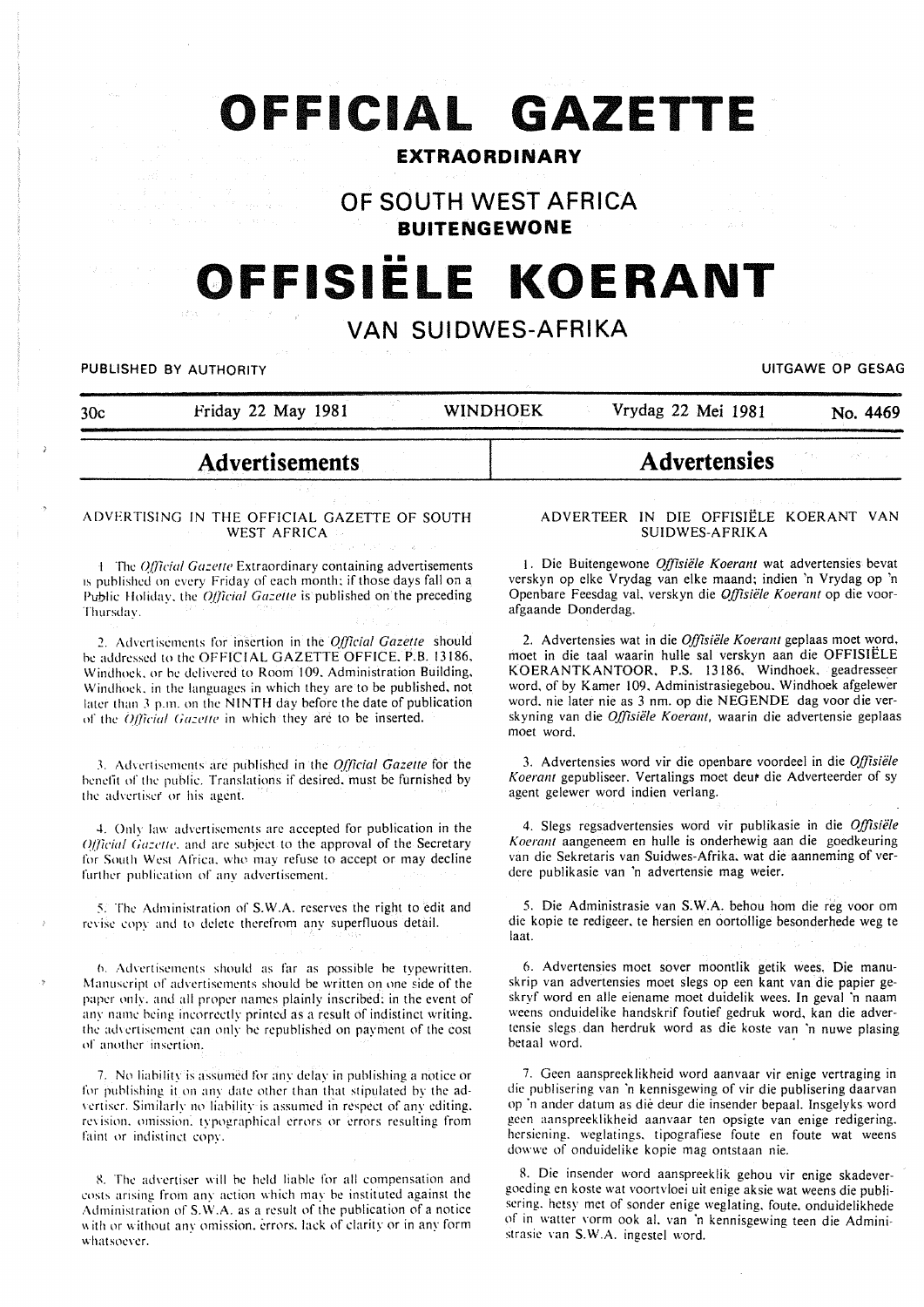9. The subscription for the *Official Gazette* is R 12,50 per annum, post free in this Territory and the Republic of South Africa, obtainable from Messrs. The Suidwes-Drukkery Limited, P.O. Box 2I96, Windhoek. Postage must be prepaid by overseas subscribers. Single copies of the *Official Gazette* may be obtained from Tre Suidwes-Drukkery, Limited. P. 0. Box 2196, Windhoek, at the pr ce of 30 c per copy. Copies are kept in stock for only two years.

10. The charge for the insertion of notices is as follows and is payable in the form of cheques, bills, postal or money orders:

#### LIST OF FIXED TARIFF RATES

*Standardised notices*  Administration of Estates Acts notices: Forms J. 297 J. 295. J. I93 and J. I87 ................................... . Business notices ................................................. . Butchers' notices ................................................ . Change of name (four insertions) ......................... . Deeds: Lost documents ..................................... . Insolvency Act and Company Acts notices: J 28. J 29. Forms I to 9 .................................................... . N.B. -- Forms 2 and 6 -- additional statements according to word count table, added to the basic tariff. Lost life insurance policies ................................. .. Naturalisation notices (including a reprint for the advertiser) ............................................................. . Slum Clearance Court notices, per premises ........ .. Third party insurance claims for compensation ...... Unclaimed moneys  $-$  only in the extraordinary *Official Gazette, closing date 15 January (per en*try of "name. address and amount") ................... .. *Non-standardised notices*  Company notices: Short notices: Meetings, resolutions, offer of compromise. conversion of company, voluntary windings-up: closing of transfer or members' registers and/or declaration of dividends .......... . Declaration of dividend with profit statements, including notes ................................................. . Long notices: Transfers, changes with respect to shares or capital, redemptions, resolutions, voluntary liquidations ............................................ . Liquidator's and other appointees' notices ............. . Liquor Licence notices (in extraordinary *Gazettes,*  viz. June/Tvl. November/Cape, January/O.F.S., April/Natal), per bilingual application............... Orders of the Court: Provisional and final liquidations or sequestrations ............................................................. . Reductions or changes in capital mergers, offer of compromise ................................................... . Judicial managements, *curator bonis* and similar and extensive rules nisi ................................. .. Extension of return date ................................ .. Supersessions and discharge of petitions (J 158) Sales in execution and other public sales: Sales in execution ......................................... .. Public auctions. sales and tenders: Up to 75 words ............................................. . 76 to 250 words ............................................ . *Rate per insertion*  R 2.00 5,00 5.00 25.00 6.00 4.00 2.00 2.00 4,00 2.50 0,80 1I.OO 25.00 37.00 7.00 7,00 14,00 37.00 37,00 4,<sub>c</sub>o 4,00 18,00 6.00 I5.00

9. Die jaarlikse intekengeld op die *Offisiele K oerant* is R 12.50 posvry in hierdie Gebied en die Republiek van Suid-Afrika, verkrygbaar by die here Die Suidwes-Drukkery Beperk, Posbus 2I96. Windhoek. Oorsese intekenaars moet posgeld vooruit betaal. Enkel eksemplare van die Offisiële Koerant is verkrygbaar van die here Die Suidwes-Drukkery Beperk, Posbus 2196, Windhoek, teen 30c per eksemplaar: Eksemplare word vir slegs twee jaar in voorraad gehou.

10. Die koste vir die plasing van kennisgewings is soos volg en is betaalbaar by wyse van tjeks, wissels, pos- of geldorders:

# **LYS VAN VASTE TARIEWE**

| ue per<br>sertion | Gestandaardiseerde kennisgewings                                                                                                                          | Tarief per<br><i>plasing</i> |
|-------------------|-----------------------------------------------------------------------------------------------------------------------------------------------------------|------------------------------|
| R                 |                                                                                                                                                           | R                            |
|                   |                                                                                                                                                           | 6.00                         |
| 2,00              |                                                                                                                                                           | 5.00                         |
| 5,00              | Boedelwettekennisgewings: Vorms J. 297, J. 295, J.                                                                                                        |                              |
| 5,00              |                                                                                                                                                           | 2,00                         |
| :5,00<br>6,00     | Derdeparty-assuransie-eise om skadevergoeding<br>Insolvensiewet- en maatskappywettekennisgewings: J                                                       | 2.50                         |
| 4,00              |                                                                                                                                                           | 4.00                         |
|                   | L.W. - Vorms 2 en $6$ - by komstige verklarings<br>volgens woordetal-tabel, toegevoeg tot die basiese<br>tarief.                                          |                              |
| 2,00              | Naamsverandering (vier plasings)<br>Naturalisasiekennisgewings (insluitende 'n herdruk vir                                                                | 25,00                        |
| 2,00              | Onopgeëiste geld - slegs in die buitengewone Offi-                                                                                                        | 2.00                         |
| 4,00              | siële Koerant, sluitingsdatum 15 Januarie (per in-                                                                                                        |                              |
| 2,50              | skrywing van "naam, adres en bedrag")                                                                                                                     | 0.80                         |
|                   |                                                                                                                                                           | 5.00                         |
|                   | Slumopruimingshofkennisgewings, per perseel                                                                                                               | 4,00                         |
| 0,80              | Verlore lewensversekeringspolisse                                                                                                                         | 2.00                         |
|                   | Dranklisensie-kennisgewings (in buitengewone Offi-<br>siële koerante. t.w. Junie/Tvl. November/Kaap.<br>Januarie/O.V.S., April/Natal) per tweetalige aan- | 7.00                         |
| 11.00             | Geregtelike en ander openbare verkope:                                                                                                                    |                              |
|                   | Openbare veilings, verkope en tenders:                                                                                                                    | 18,00                        |
| 25,00             |                                                                                                                                                           | 6.00                         |
|                   |                                                                                                                                                           | 15.00                        |
| 37.00             |                                                                                                                                                           | 23,00                        |
| 7.00              | Handelsmerke in Suidwes-Afrika                                                                                                                            | 11.00                        |
|                   | Likwidateurs en ander aangesteldes se kennisgewings                                                                                                       | 7.00                         |
|                   |                                                                                                                                                           |                              |
| 7.00              | Maatskappykennisgewings:                                                                                                                                  |                              |
|                   | Kort kennisgewings: Vergaderings, besluite, aan-                                                                                                          |                              |
|                   | bod van skikking, omskepping van maatskappy.                                                                                                              |                              |
| 14.00             | vrywillige likwidasies, ens.: sluiting van oordrag-                                                                                                       |                              |
|                   | of lederegisters en/of verklarings van dividende<br>Verklaring van dividende met profytstate, notas in-                                                   | 11.00                        |
| 37,00             | gesluit                                                                                                                                                   | 25,00                        |
| 37,00             | Lang kennisgewings: Oordragte, veranderings met                                                                                                           |                              |
| 4,00              | betrekking tot aandele of kapitaal, aflossings, be-                                                                                                       |                              |
| 4,00              | sluite, vrywillige likwidasies                                                                                                                            | 37.00                        |
|                   | Orders van die Hof:                                                                                                                                       |                              |
|                   | Voorlopige en finale likwidasies of sekwestrasies                                                                                                         |                              |
| 18,00             | Verlatings of veranderings in kapitaal, samesmel-                                                                                                         | 14.00                        |
| 6,00              | tings, aanbod van skikking                                                                                                                                | 37.00                        |
| 15.00             | Geregtelike besture. kurator bonis en soortgelyke                                                                                                         |                              |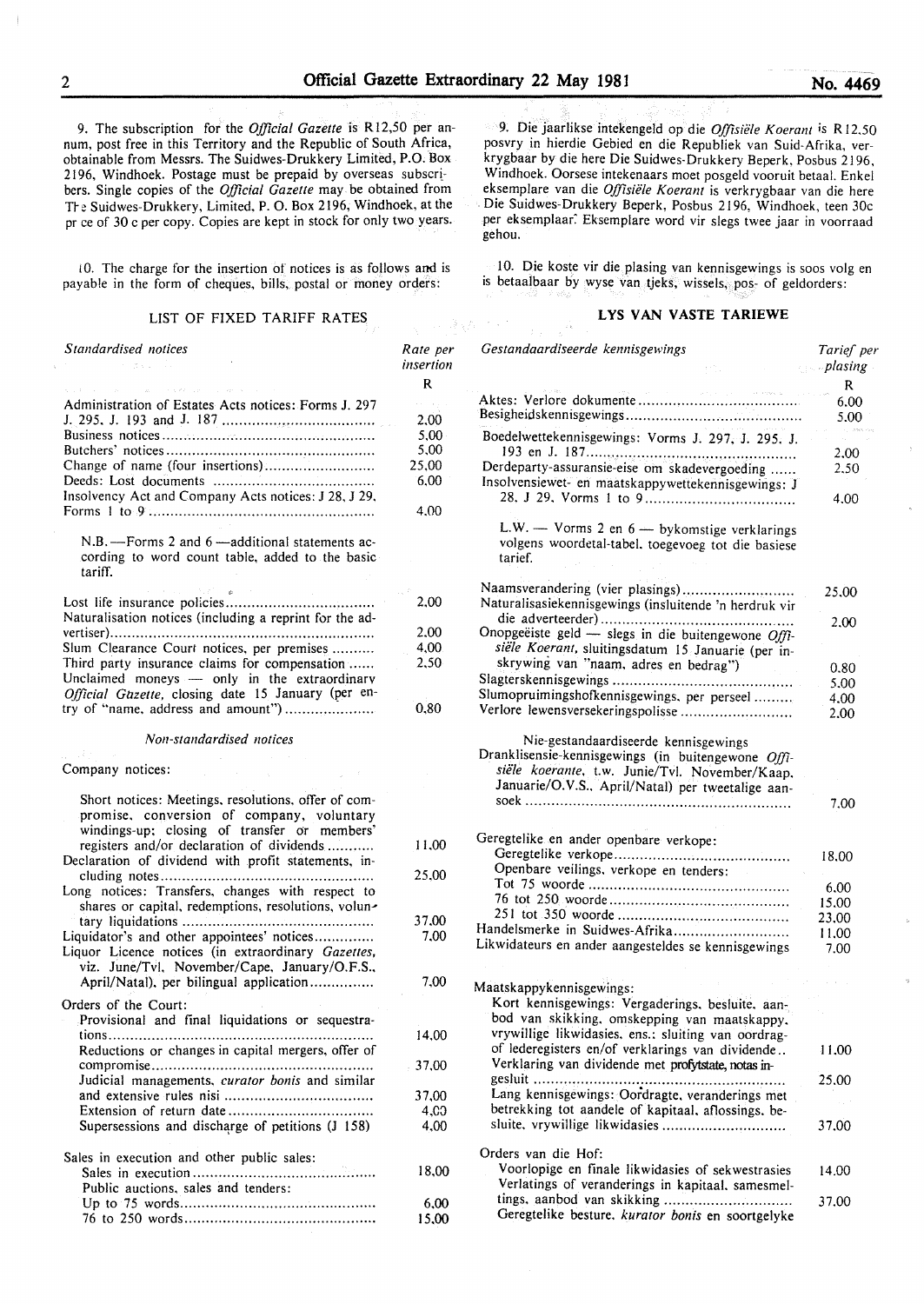| 23.00 |
|-------|
| 11,00 |

#### Vorm/Form J 187

# LIQUIDATION AND DISTRIBUTION ACCOUNTS IN DECEASED ESTATES LYING FOR INSPECTION

In terms of section  $35(5)$  of Act 66 of 1965, notice is hereby given that copies of the liquidation and distribution accounts (first and final. *unless otherwise stated)* in the estates specified below will be open for the inspection of all persons interested therein for a period of 21 days (or shorter or longer *if specially stated)* from the date speculed or from the date of publication hereof, whichever may be the later, and at the offices of the Masters and Magistrates as stated.

Should no objection thereto be lodged with the Masters concerned during the specified period, the executors will proceed to make payments in accordance with the accounts.

272/80 - MYBURGH Gabriel Nico 391108 5021 00 9 Schönlaan 60, Windhoek Windhoek Volkskas Beperk Pretoria

120/80- VANDER BANK Andries Johannes 220311 5037 00 2 Simpsonstraat 37, Windhoek Isabella Fredrika van der Bank 330818 0032 00 9 Tweede en Finale Windhoek R H Meyeridricks, Santamtrust Beperk Kaapstad

.345780- GROBLER Daniel Heinrich 500311 5017 00 4 Grootfontein Supplementêre Eerste en Finale Grootfontein Windhoek Barclays-Nasionale Bank Beperk Windhoek

474/80 - DU PLESSIS Alida Berendina 180117 0006 00 1 Windhoek Du Plessis Joseph Adrian 210617 5003 00 6 Windhoek Barclays-Nasionale Bank Beperk Windhoek

44/81- BOTHA Cecil Elisa 260322 5008 00 1 Grootfontein Grootfontein Windhoek Barclays-Nasionale Bank Beperk Windhoek

32/81- WHEELER William Norman 320314 5026 00 8 Uis Rosalia Louisa Wheeler (born Peschel) 360804 0018 00 1 Walvis Bay and Omaruru Windhoek Barclays National Bank Limited Windhoek

 $\varphi_{\mathrm{GUT}}$  ,  $\varphi_{\mathrm{GUT}}$ 

#### Vorm/Form J 193

# NOTICE TO CREDITORS IN DECEASED ESTATES

All persons having claims against the estates mentioned below are hereby called upon to lodge their claims with the executors concerned, within 30 days (or otherwise as indicated) calculated from the date of publication hereof. The information is given in the following order: Estate number, surname and christian names, date of birth, identity number, last address, date of death; surviving spouse's names, surname date of birth and identity number; name and address of executor or authorised agent, period allowed for lodgement of claims if *other than* 30 *days.* 

121/81 BOTES Gerhardus Antonie Johannes 24 September 1925 250924 5011 00 0 Rieckmann Straat 96 Pionierspark Windhoek 11 Februarie 1981 Evelyn Dessary Botes (gebore Steele) 24 Junie 1926 260624 0057 00 2 Volkskas Beperk, Pretoria

158/81 - DU PREEZ Paul Jacobus 30 Julie 1951 510730 5046 00 3 Tsumeb 2 April 1981 Barclays-Nasionale Bank Beperk Windhoek

118/81 - MULLER Dawid Andreas 26 April 1926 260426 5028 00 4 Hoepfemstraat 28 Windhoek 15 Maart 1981 Barclays-Nasionale Bank Beperk Windhoek.

|                                                    | 37.00 |
|----------------------------------------------------|-------|
|                                                    | 4.00  |
| Tersydestellings en afwysings van petisies (J 158) | 4.00  |

# LIKWIDASIE- EN DISTRIBUSffiREKENING IN BESTORWE BOEDELS WAT TER INSAE LÊ

Ingevolge artikel 35(5) van Wet 66 van 1965, word hierby kennis gegee dat duplikate van die likwidasie- en distribusierekenings (eerste en finale, *tensy anders vermeld)* in die boedels hieronder vermeld, in die kantore van die Meesters en Landdroste soos vermeld en gedurende 'n tydperk van 21 dae ( of korter of Ianger *indien spesiaal vermeld)* vanaf gemelde datums of vanaf datum van publikasie hiervan, as dit later is, ter insae lê van alle persone wat daarby belang het.

Indien binne genoemde tydperk geen besware daarteen by die betrokke Meesters ingedien word nie, gaan die eksekuteurs oor tot die uitbetalings ingevolge gemelde rekcnings.

468/80 - MOOLMAN Nicolaas Johannes Rudolf 390307 5016 00 8 Swakopmund Fransina Lodewieka Johanna Moolman (gebore van Wyk) 391023 0017 00 3 Swakopmund Windhoek Barclays-Nasionale Bank Beperk Windhoek

130/81- DREYER Thomas Frederik 19028 5021 00 7 Huis Deon Louw, Gobabis Jacoba Sophia Dreyer 250824 0009 00 1 Gobabis Windhoek Barclays Nasionale Bank Beperk Windhoek

28/81 - REYNOLDS Neels Jacobus 60071 0080 05 4 Aranos Aranos Windhoek Barclays-Nasionale Bank Beperk Windhoek

504/80- DU RAAN Nicolaas Johannes 040225 5015 00 8 Okahandja Windhoek Barclays-Nasionale Bank Beperk Windhoek

424/80- VIVIERS Christiaan Johannes 160308 5023 00 0 Karasburg Karasburg Windhoek Barclays-Nasionale Bank Beperk Windhoek

515/80- NIEUWOUDT Gabriel Jacobus 991115 5006 00 9 Otjiwarongo Nieuwoudt Aletta Catharina 011212 0002 00 4 Otjiwarongo Windhoek Barclays-Nasionale Bank Beperk Windhoek

96/81 - KOCH Johanna Marie Margarete Gertud 890907 0002 00 5 Windhoek Windhoek Klaus Nieft- Executor c/o Keller & Neuhaus Trust Co. (Pty) Ltd Windhoek

# KENNISGEWING AAN KREDITEURE IN BESTORWE BOEDELS

Aile persone wat vorderinge het teen die boedels hieronder vermeld, word hierby versoek om hul vorderinge by die betrokke eksekuteurs en binne 'n tydperk van 30 dae (of andersins soos aangedui) gereken vanaf die datum van publikasie hiervan in te !ewer. Die inligting word verstrek in die volgorde: Boedelnommer, familienaam en voorname, geboortedatum, persoonsnommer; laaste adres, datum oorlede; nagelate eggenoot(note) se name, familienaam, geboortedatum en persoonsnommer; naam en adres van eksekuteurs of gemagtigde agent, tydperk toegelaat vir lewering van vorderings *indien anders as* 30 *dae.* 

75/81 - ROOS Jacobus Petrus Botha 6 Augustus 1911 110806 5007 00 7 Plaas Karolsbrunn Distrik Otjiwarongo 8 Februarie 1981 Windhoek Wewenaar Volkskas Beperk Pretoria

3/81 - STEYNBERG Jan Petrus 16 06 1924 240616 5010 00 7 Windhoek 26 12 1980 Steynberg (gebore Mattheus) Theodora Cornelia Barclays-Nasionale Bank Beperk Windhoek.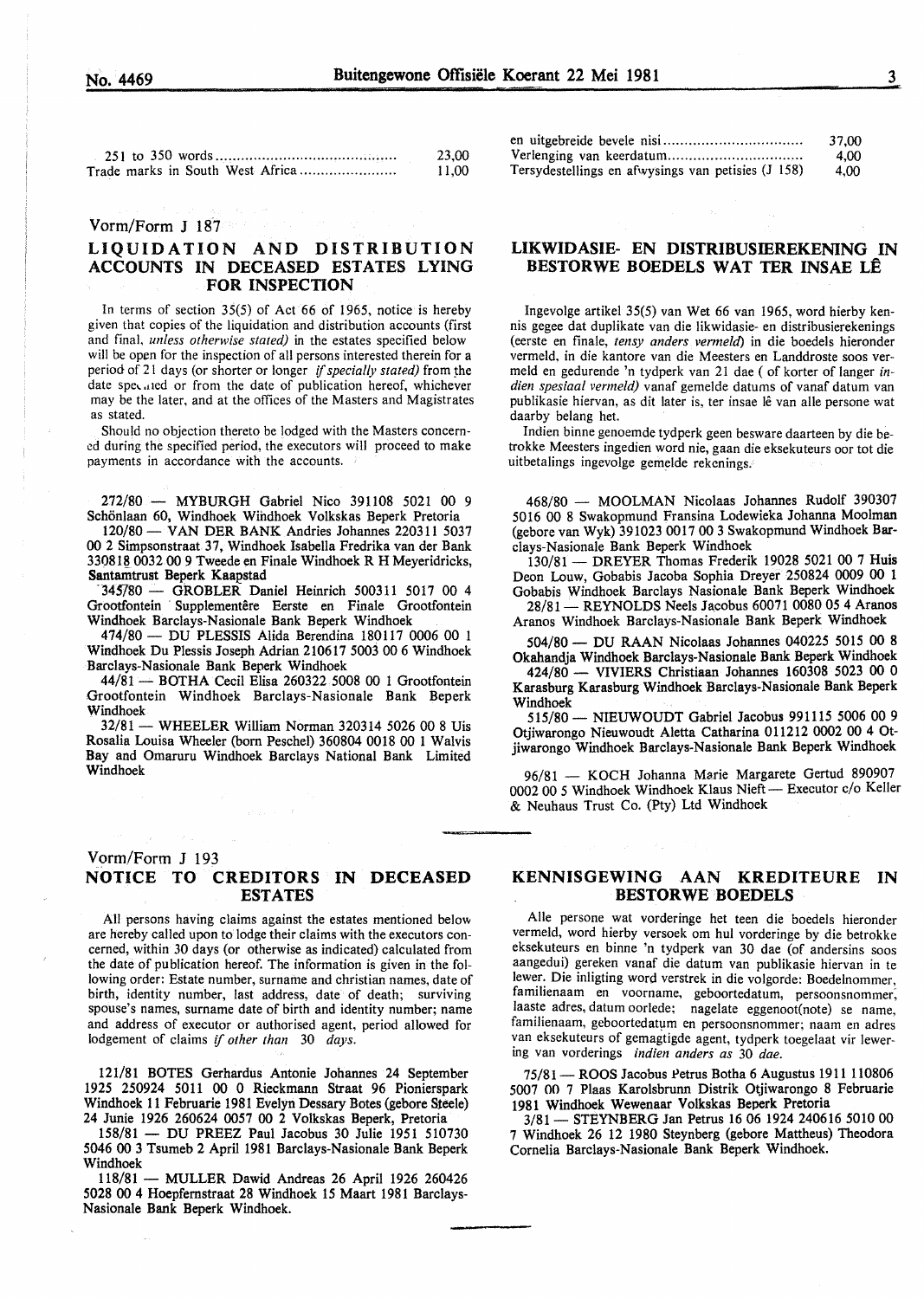## Vorm/Form No. 517

#### NOTICE TO CREDITORS IN DECEASED ESTATES

All persons having claims against the estates specified in the *scht* dule, are called upon to lodge their claims with the executors con erned within a period of 30 days (or otherwise as indicated) fror ' the date of publication hereof.

138/81 - BARNARD Hulda Leonora 10 10 1930 301010 0014 00 6 Windhoek 21 03.1981 Barnard Adam Johannes Standard Bank SWA Ltd Windhoek 30 dae Windhoek SWA

141/81 - MERDES Luise 29.10.1890 901029 0001 00 7 Windhoek 29 03 1981 Standard Bank SW A Ltd Windhoek 30 dae Windhoek SWA

#### Vorm/Form 519

#### LIQUIDATION AND DISTRIBUTION ACCOUNT IN DE-CEASED ESTATE LYING FOR INSPECTION

In terms of section 35 (5) of Act 66 of 1965 notice is hereby given that the liquidation and distribution account in the Estate specified in the Schedule will be open for the inspection of all persons interested therein for a period of 21 days fromt he date of publication hereof (or otherwise as indicated) at the offices of the Master of the Supreme Court and Magistrate, as stated.

Should no objection thereto be lodged with the Master during the specified period, the Executor will proceed to make payment in accordance therewith.

62/81 - VAN DER MERWE Susanna Susara 121225 0011 004 Grootfontein Eerste en Finale Likwidasie en Distribusierekening Van der Merwe Johannes Marthinus 22 Mei 1981 Windhoek Grootfontein Standard Bank SWA Bpk Windhoek

Vorm/Form 297

#### NOTICE FOR ELECTION OF EXECUTORS AND/OR TUTORS.

#### ELECTION OF EXECUTORS AND TUTORS

The Estates of the Persons mentioned in the subjoined Schedule being unrepresented, interested, interested parties are hereby given notice by Masters of the Supereme Courts of South Africa, that meetings will be held in the several Estates at the dates, times and places specified, for the purpose of selectings some Person of Persons, for approval by the respective Masters, as fit and proper to be appointed by them as Executors or Tutors, as the case may be.

Meetings in a town in which there is a Master's Office, will be held before the Master; elsewhere they will be held before the Magistrate.

 $N.B.$  - Items indicated by a  $*$  on the left hand side, denote the election of a Tutor; otherwise an Executor is to be elected.

180/81- HARMSE Jacobus Christoffel Boer 28 Maart 1981 29 Mei 1981 om 10 vm. Meester Windhoek

182/81 - HUSSELMAN Johannes Adolf Hermanus Operateur 25 04 1981 10 vm. 29 *05* 1981 Meester Windhoek

#### KENNISGEWING AAN KREDITEURE IN BESTORWE **BOEDELS**

Aile persone wat vorderinge het teen die boedels in die bylae ver-30 dae (of andersins soos aangedui) vanaf die datum van publikasie hiervan by die betrokke eksekuteurs in te lewer.

151/81- MERZ Heinrich 30.07 1898 980730 *5005* 10 9 Plaas Deutsche Erde, Distrik Otavi 14.03.1981 Standard Bank SWA Ltd Windhoek 30 dae Windhoek Suidwes-Afrika.

#### LIKWIDASIE EN DISTRIBUSIEREKENING IN BESTORWE BOEDEL WAT TER INSAE LE

Ingevolge artikel 35 (5) van Wet 66 van 1965 word hierby ken~ nis gegee dat die likwidasie- en distribusierekening in die Boedel in die Bylae vermeld in die kantore van die Meester van die Hooggeregshof en Landdros soos vermeld vir 'n tydperk van 21 dae vanaf die datum van publikasie hiervan (of andersins soos aangedui) ter insae sal lê vir alle persone wat daarby belang het.

Indien geen besware daarteen by die Meester binne die gemelde tydperk ingedien word nie, sal die eksekuteur tot uitbetaling daarvolgens oorgaan.

40/81 - CRAFFORD Johannes Willem 371212507 100 8 Windhoek Eerste en Finale Likwidasie en Distribusierekening Crafford Anna Francina Windhoek Standard Bank SWA Ltd Windhoek

#### KENNIS VIR VERKIESING VAN EKSEKUTEURS EN/OF VOOGDE

inse i valle<br>Tempo ( Superior Corp.<br>Se possible

 $\sim$   $\sim$ 

#### VERKIESING VAN EKSEKUTEURS EN VOOGDE

Aangesien die Boedels van die Persone vermeld in onderstaande Bylae nie verteenwoordig is nie, word hierby deur Meesters van die Hooggeregshowe van Suid-Afrika aan bleanghebbendes kennis gegee, dat byeenkomste ten opsigte van die verskillende Boedels op die datums, tye en plekke vermeld, gehou sal word met die doe! om 'n Persoon of Persone te kies vir goedkeuring deur die onderskeie Meesters as geskik en bekwaam om deur hulle aangestel te word as Eksekuteurs of Voogde, na gelang van omstandighede.

In 'n stad waarin 'n Kantoor van 'n Meester is, word die byeenkoms voor die Meester gehou en in ander plekke voor die Landdros.

L.W. - Items aan die linkerkant met 'n \* gemerk, dui aan die verkiesing van 'n Voog; andersins word 'n Eksekuteur gekies.

181/81- DU TOIT Susanna Hendrieka 26 April 1981 10 vm. 29 *05* 1981 Meester Windhoek.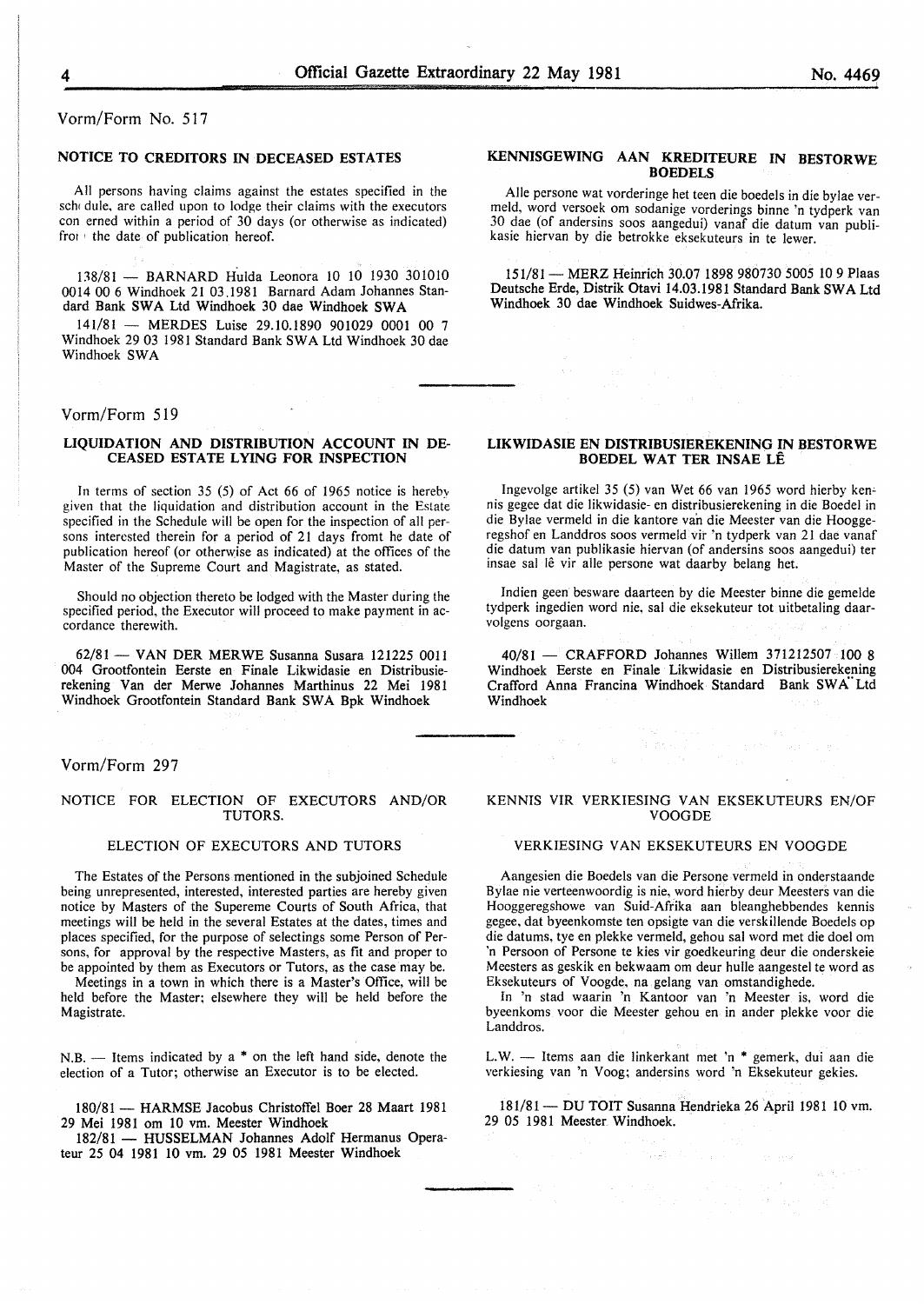# Vonn/Form 2

# MEETING OF CREDITORS IN SEQUESTRATED ESTATES OR COMPANIES BEING WOUND UP

Pursuant to sections 41 and 42 of the Insolvency Act. 1936, sections 179 and 182 of the Companies Act, 1926, and sections 339 and 366 of the Companies Act, 1973, notice is hereby given that a meeting of creditors will be held in the sequestrated estate or companies being wound up mentioned below, indicating the number of estate/company; the name and description of estate/company; the date, hour and place of meeting and the purpose of meeting.

Meetings in a place in which there is a Master's Office, will be held before the Master; elsewhere they will be held before the Magistrate.

#### BYEENKOMS VAN SKULDEISERS<br>GESEKWESTREERDE BOEDELS **GESEKWESTREERDE** MAATSKAPPYE IN LIKWIDASIE IN OF

lngevolge artikels 41 en 42 van die Insolvensiewet, 1936, artikels 179 en 182 van die Maatskappywet, 1926, en artikels 339 en 366 van die Maatskappywet, 1973, word hierby kennis gegee dat 'n byeenkoms van skuldeisers in die gesekwestreerde boedels of maatskappye in likwidasie hieronder vermeld, gehou sal word met aanduiding van die nommer van boedel/maatskappy; die naam en beskrywing van boedel/maatskappy; die datum, uur en plek van bveenkoms en die doel van byeenkoms.

In 'n plek waarin 'n kantoor van 'n Meester is, word die byeenkoms voor die Meester en in ander plekke voor die Landdros gehou.

W13/80 - LIEBEN VERVOERKONSULTANTE (EDMS) BPK (In Liquidation) Wednesday the 3rd June 1981 at lOhOO am. at the Master of the Supreme Court Windhoek Second Meeting of Creditors - Proof of claims Trust & Mining Company (Pty) Ltd Windhoek

#### Vorm/Form 3

EXTENSION OF TIME WITHIN WHICH TO LODGE LIQUIDATION ACCOUNTS AND PLANS OF DISTRIBUTION OR CONTRIBUTION IN SEQUESTRATED ESTATES OR COMPANIES BEING WOUND UP

Pursuant to section 109(1) of the Insolvency Act, 1936, and section 135 (I) (c) of the Companies Act, 1926. notice is hereby given that after the expiration of a period of 14 days as from the date of publication hereof. it is the intention of the trustees or liquidators. as the case may be. of the sequestrated estates or companies being wound up mentioned below, to apply to the respective Masters for an extension of time. as specified below. within which to lodge liquidation accounts and plans of distribution or contribution.

# VERLENGING VAN TERMYN VIR INDIENING VAN LIKWIDASIE-, DISTRIBUSIE- OF KONTRI-BUSIEREKENINGS IN GESEKWESTREERDE BOEDELS OF MAATSKAPPYE IN LIKWIDASIE

lngevolge artikel 109(1) van die Insolvensiewet, 1936, en artikel 135( I) (c) van die Maatskappywet. 1926, word hierby kennis gegec dat kurators of likwidateurs van die gesekwestreerde boedels of maatskappye in likwidasie. na gelang van die geval hieronder vermcld voornemens is om na afloop van 'n termyn van 14 dae vanaf die datum van die publikasie hiervan. die betrokke Meesters om 'n verlcnging van die termyne hieronder genoem, vir die indiening van lik widasie-, distribusie- of kontribusierekenings te versoek.

W5/80 - INSOLVENT ESTATE W J Pienaar who traded as Maksi Mark I R McLaren Date of appointment 27 05 1980 6th May 1981 3 Months Master of the Supreme Court Windhoek Trust & Mining Co (Pty) Ltd Windhoek

#### Form/Vorm 6

# APPLICATION FOR REHABILITATION

Pursuant to section 124 of the <sup>1</sup>r olvency Act. 1936, notice is hereby given that the insolvents mentioned below will apply for their rehabilitation on the dates. at the times and places and upon the grounds as therein set forth opposite their respective names indicating number of estate: full name and description of insolvent (including his date of birth and identity number) and place of business or residence. date when estate sequestrated. and address. occupation or status of insolvent at the time of that date: division of Supreme Court to which and date and time on which application will be made: ground of application.

#### AANSOEK OM REHABILITASIE

Ingevolge artikel 124 van die Insolvensiewet, 1936, word hierby kennis gegee dat die insolvente persone hieronder genoem om hul rehabilitasie aansoek sal doen op die datums. tye en ,plekke en om die redes wat daarin teenoor hulle onderskeie name aangedui is. met aanduiding van nommer van boedel: voile naam en beskrywing van insolvent (met inbegrip van sy geboortedatum en persoonsnommer) en pick van besigheid of woonplek; datum waarop boedel gesekwestreer is. en adres. betrekking of status van insolvent ten tye van daardie datum: afdeling van Hooggeregshof waarby en datum en tyd wanneer aansoek gedoen sal word: rede van aansoek.

W25/75 - BRYAN SMIT, an adult male 16 Vergelegen Street, Oak Glen, Bellville lith November 1930 I.D. 301111 5027 00 9 07 07 1975 3 July 1981 at 10h00 Supreme Court Windhoek (S.W.A. Div.) Section 124(2) of Act 24 of 1936, as amended Fisher, Quarmby & Pfeifer Windhoek